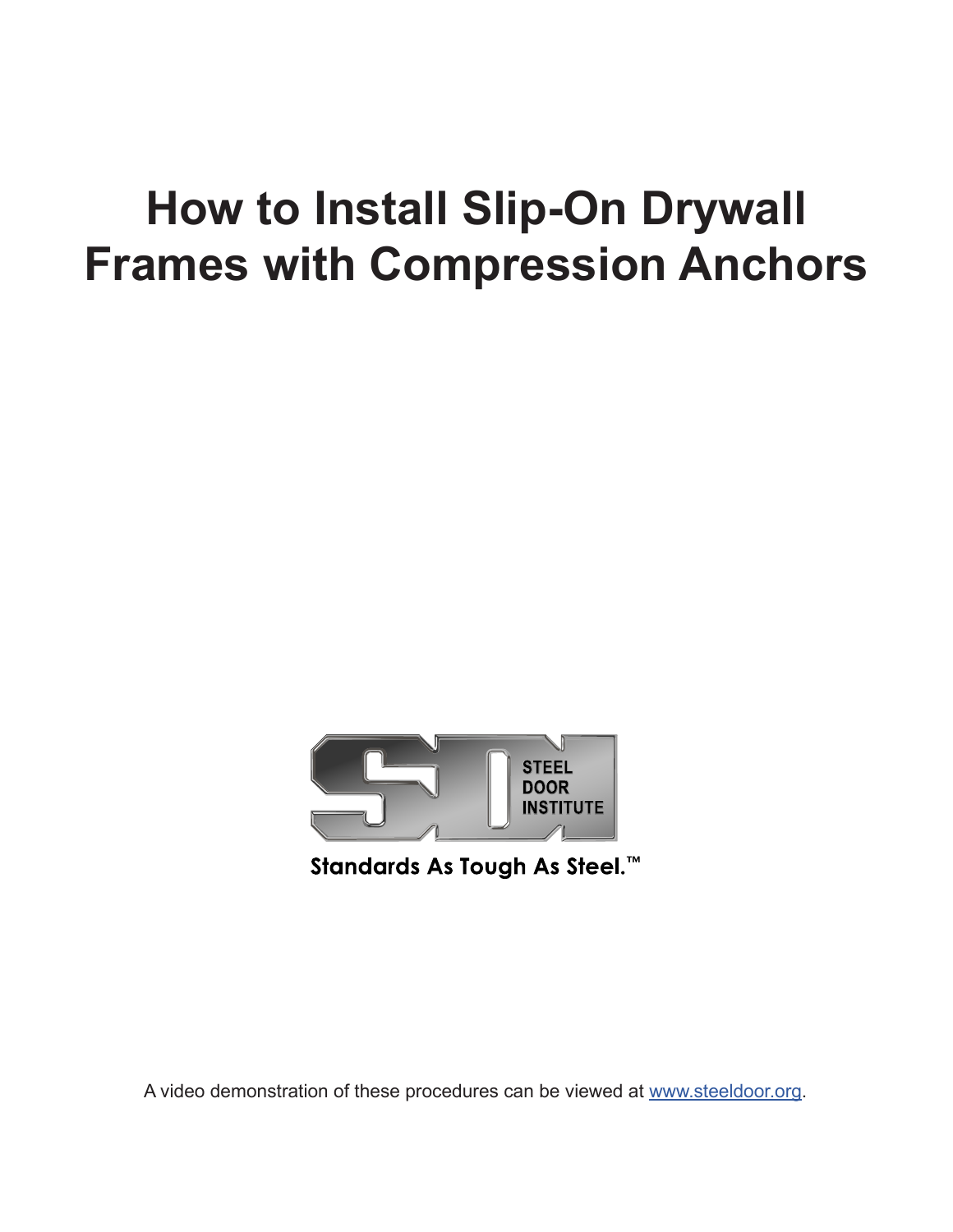In any building project, secure openings require the proper installation of a door frame. In this manual, we will demonstrate how to install slip-on drywall frames with compression anchors.

1. Locate the correct frame by matching the opening number to the number on the frame.



 $146$ 

2. Measure the width and height of the rough opening to ensure they meet the manufacturer's recommendations.



3. Measure the thickness of the wall for the frame throat opening. Be sure to check where the vertical studs meet the header.



4. Slip the frame head over the rough opening header and center it in the opening.



- 5. Install the hinge jamb by slipping it over the wall at an angle and engaging the jamb into the head. Finish straightening the jamb by slipping it over the wall, ensuring the drywall has entered the frame throat opening on both faces of the wall.
- 6. Install the strike jamb the same way.



7. Insert a setting spreader at the floor of the opening. Make sure all four rabbets of the frame touch the spreader bar. This will prevent a twist in the frame.

www.steeldoor.org